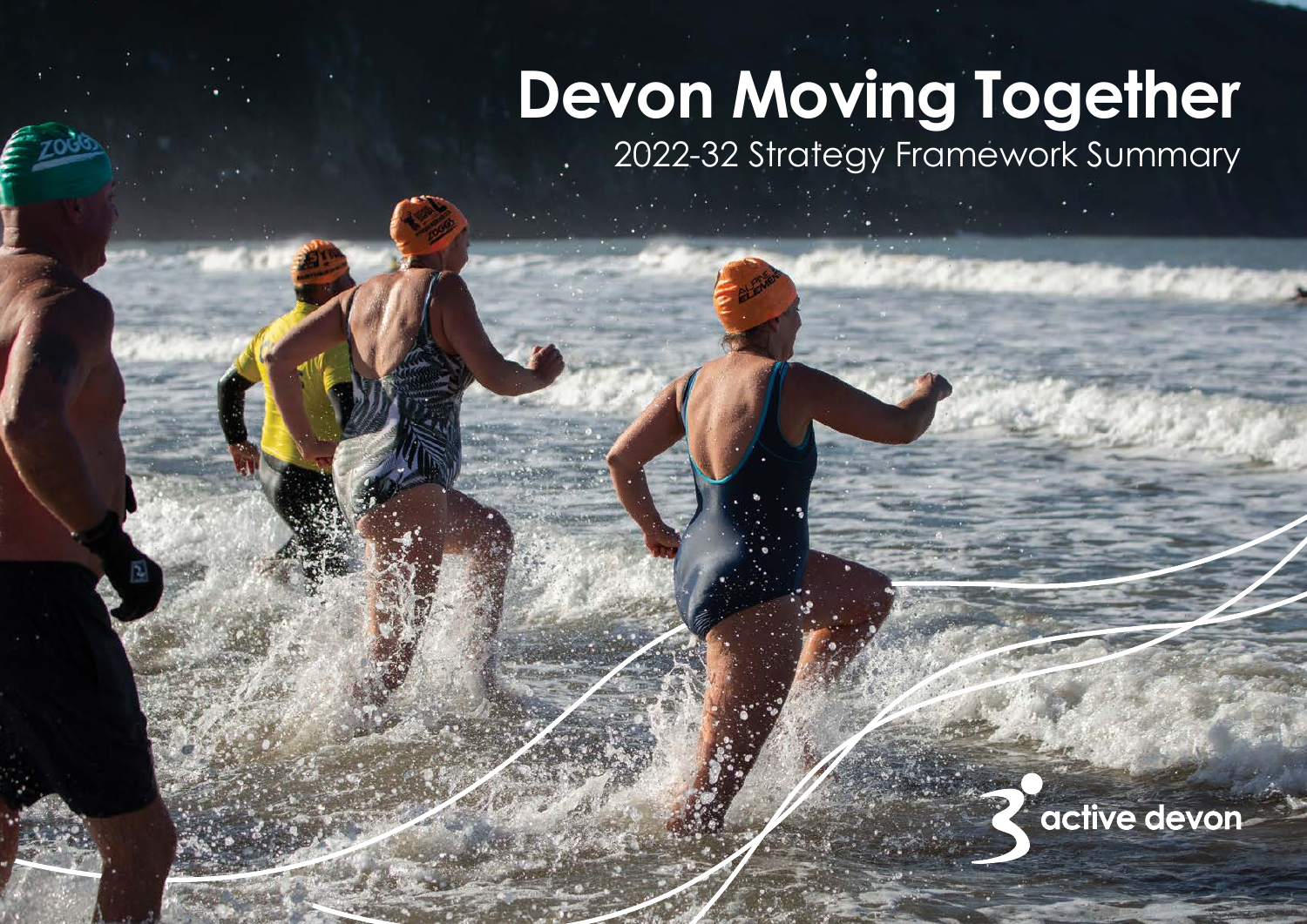

## **Vision:** Everyone in Devon active for life

## **Mission**

**To unlock the ability of movement to change lives for the better.** We work together with communities and partners, to connect, advocate and enable people to move more.

### **Priorities**



ila

#### **Movement for Health and Wellbeing**

To create closer connection between health and community systems, where the benefits of physical activity are understood and routinely used to improve people's physical and mental wellbeing.

#### **Movement with Communities**

To achieve positive impact for people's lives in local places where multiple inequalities exist.

To develop and support an inclusive workforce that is positioned to be able to respond to individual needs.



#### **Movement in Early and Later Life**

To unite partners and gain their commitment behind the importance of these two pivotal segments of the population.



#### **Everyday Movement**

To help normalise everyday movement for all by promoting simple, accessible ways for people to move more.

To help more people experience the benefits of being active outdoors and feel connected to the environment through movement.

## **Long-Term Aims**

**Positive Experiences** - Movement to be a positive experience for all people, whatever their background

**Reduced Inequalities** - Movement to contribute to reduced societal inequalities

**Committed Partners** - Increased local commitment to using movement to change people's lives

**From childhood to later life, the benefits of being active are life-changing and deliver significant societal value. Movement can have profound benefits for our physical health, but it also has the power to do so much more. It is good for our mental wellbeing, connects and strengthens communities, and has huge economic value.**

*[\(Uniting the Movement, Sport England, 2021](https://www.sportengland.org/why-were-here/uniting-the-movement))*

Devon is a large county with a vivid mix of urban, rural and coastal communities and a unique blue, green and built environment. This provides great opportunities for people to be active but also leads to challenges of complex public administration, hidden deprivation and seasonality. It has an older population profile which is ageing further. A third of adults and half of children in Devon do not move enough to receive the full health benefits of physical activity and inactivity is more prevalent among people who are marginalised by wider societal inequalities. The dispersed, rural nature of many communities often masks inequality, isolation and deprivation.

We believe that by working together to achieve systemic change we can reduce inequalities and help make movement a positive part of people's lives, whatever their background. Through Devon Moving Together we invite people and organisations, who share these ambitions, to work together with us and make them a reality.

## **Our Values**

**Inclusion** - Movement is for everyone.

**Innovation** - We are always learning and finding new ways to help people be active.

**Trust** - Building trusting relationships is vital in enabling people to move more.

**Collaboration** - We overcome more challenges by walking the journey together.